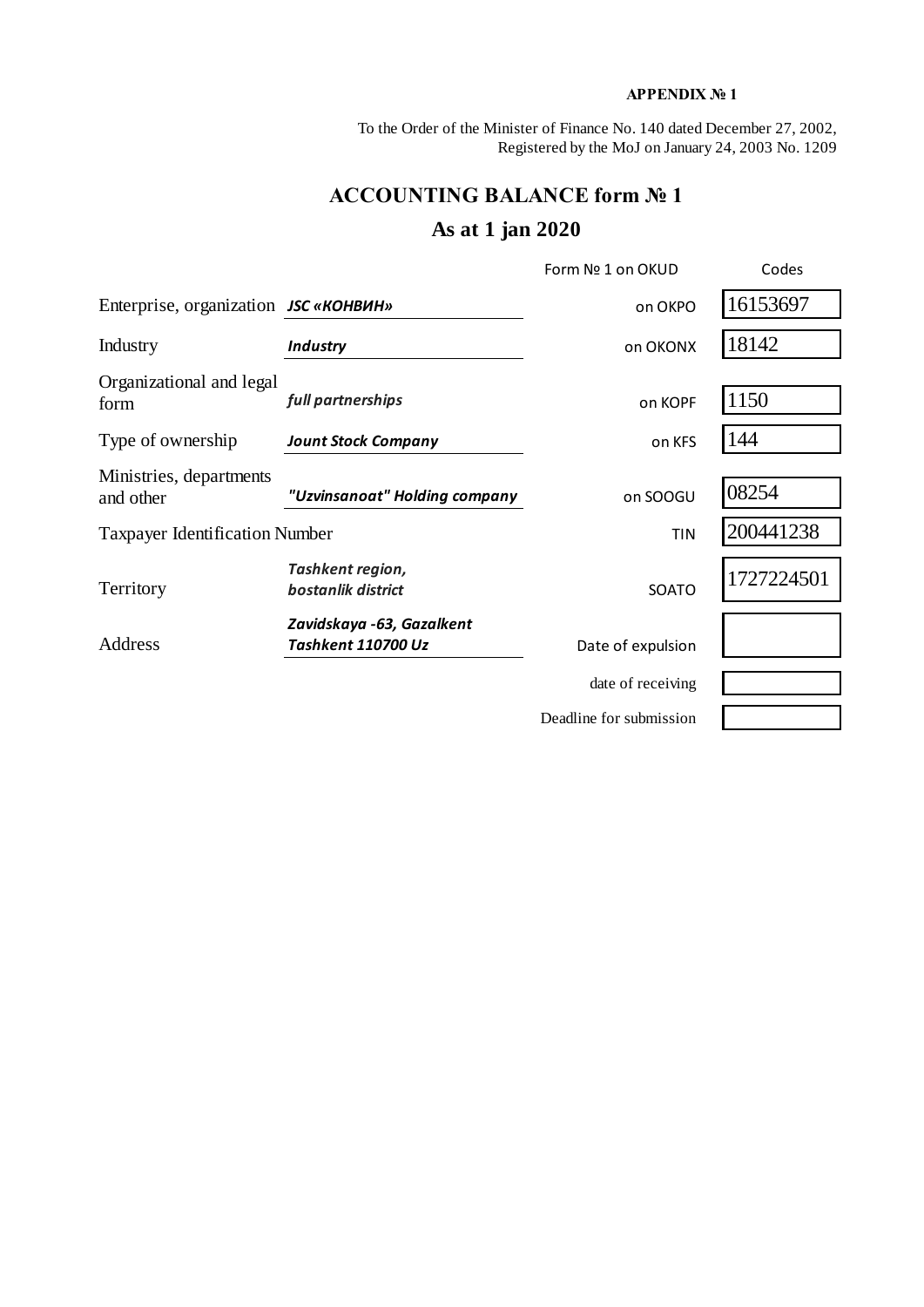|                                                                         |                     | At the beginning           | At the end of the |  |
|-------------------------------------------------------------------------|---------------------|----------------------------|-------------------|--|
| The name of the indicator                                               | Line code           | of the reporting<br>period | reporting period  |  |
| 1                                                                       | $\overline{2}$      | 3                          | 4                 |  |
| <b>ASSETS</b>                                                           |                     |                            |                   |  |
| I. Long-term assets                                                     |                     |                            |                   |  |
| Property, plant and equipment:                                          |                     |                            |                   |  |
| Initial (replacement) cost (0100, 0300)                                 | As at 1 jul<br>2019 | 6 499 841                  | 7 393 800         |  |
| Sum of depreciation (0200)                                              | 11                  | 3 101 945                  | 3 602 093         |  |
| Residual (book) value (line 010-011)                                    | 12                  | 3 397 896                  | 3791707           |  |
| Intangible assets:                                                      |                     |                            |                   |  |
| Original cost (0400)                                                    | 20                  |                            |                   |  |
| Amortization amount (0500)                                              | 21                  |                            |                   |  |
| Residual (book) value (line 020-021)                                    | 22                  |                            |                   |  |
| Long-term investments, total                                            |                     |                            |                   |  |
| (line 040+050+060+070+080), including:                                  | 30                  | 168 585                    | 168 585           |  |
| Securities (0610)                                                       | 40                  | 5 5 8 5                    | 5 5 8 5           |  |
| Investments in subsidiaries (0620)                                      | $\overline{50}$     |                            |                   |  |
| Investments in associates (0630)                                        | 60                  |                            |                   |  |
| Investments in an enterprise with foreign capital (0640)                | $\overline{70}$     |                            |                   |  |
| Other long-term investments (0690)                                      | 80                  | 163 000                    | 163 000           |  |
| Equipment for planting (0700)                                           | 90                  |                            |                   |  |
| Capital investments (0800)                                              | 100                 | 5 100                      |                   |  |
| Long-term accounts receivable (0910,0920,090,0940)                      | 110                 |                            |                   |  |
| From it: overdue                                                        | 111                 |                            |                   |  |
| Long-term deferred expenses (0950,0960,0990)                            | 120                 |                            |                   |  |
| Total for section I (line 012+022+030+090+100+110+120)                  | 130                 | 3 571 581                  | 3 960 292         |  |
| <b>II.</b> Current assets                                               |                     |                            |                   |  |
| Inventories, total (line 150+160+170+180), including:                   | 140                 | 6 031 566                  | 15 206 592        |  |
| Production reserves (1000,1100,1500,1600)                               | 150                 | 5 385 058                  | 11 476 528        |  |
| Incomplete production (2000,2100,2300,2700)                             | 160                 | 646 508                    | 1 149 059         |  |
| Finished products (2800)                                                | $\overline{170}$    |                            | 2 581 005         |  |
| Goods (2900 less 2980)                                                  | 180                 |                            |                   |  |
| Deferred expenses (3100)                                                | 190                 | 24 001                     | 5 3 2 4           |  |
| Deferred expenses (3200)                                                | 200                 |                            |                   |  |
| Debtors, total:                                                         | 210                 | 3 365 782                  | 3852166           |  |
| (line $220+230+240+250+260+270+280+290+300+310$ )<br>Out of it past due | $\overline{211}$    |                            |                   |  |
| Indebtedness of buyers and customers (4000 less 4900)                   | 220                 | 3 266 441                  | 3 431 813         |  |
| Debt of stand-alone units (4110)                                        | 230                 |                            |                   |  |
| Debt of subsidiaries and dependent business entities (4120)             | 240                 |                            |                   |  |
| Advances issued to personnel (4200)                                     | 250                 |                            |                   |  |
| Advances paid to suppliers and contractors (4300)                       | 260                 | 1547                       | 41 831            |  |
| Advance payments on taxes and duties to the budget (4400)               | 270                 | 1 3 2 5                    | 214 163           |  |
| Advance payments to state trust funds and insurance (4500)              | 280                 |                            | 2071              |  |
| Debt of founders on contributions to the authorized capital (4600)      | 290                 |                            |                   |  |
| Debt of staff for other operations (4700)                               | 300                 | 1781                       | 23 102            |  |
| Other accounts receivable (4800)                                        | 310                 | 94 688                     | 139 186           |  |
| Cash, in total (line.330+340+350+360), including:                       | 320                 | 9 111 825                  | 513 483           |  |
| Cash on hand (5000)                                                     | 330                 |                            |                   |  |
| Cash on the current account (5100)                                      | 340                 | 9 099 366                  | 507818            |  |
| Cash in foreign currency (5200)                                         | 350                 |                            |                   |  |
| Other cash and cash equivalents (5500,5600,5700)                        | 360                 | 12 4 5 9                   | 5 6 6 5           |  |
| Short-term investments (5800)                                           | 370                 |                            |                   |  |
| Other current assets (5900)                                             | 380                 | 153 085                    | 74 573            |  |
| Total for section II (line 140+190+200+210+320+370+380)                 | 390                 | 18 686 259                 | 19 652 138        |  |
| Total for the balance asset (line $130+390$ )                           | 400                 | 22 257 840                 | 23 612 430        |  |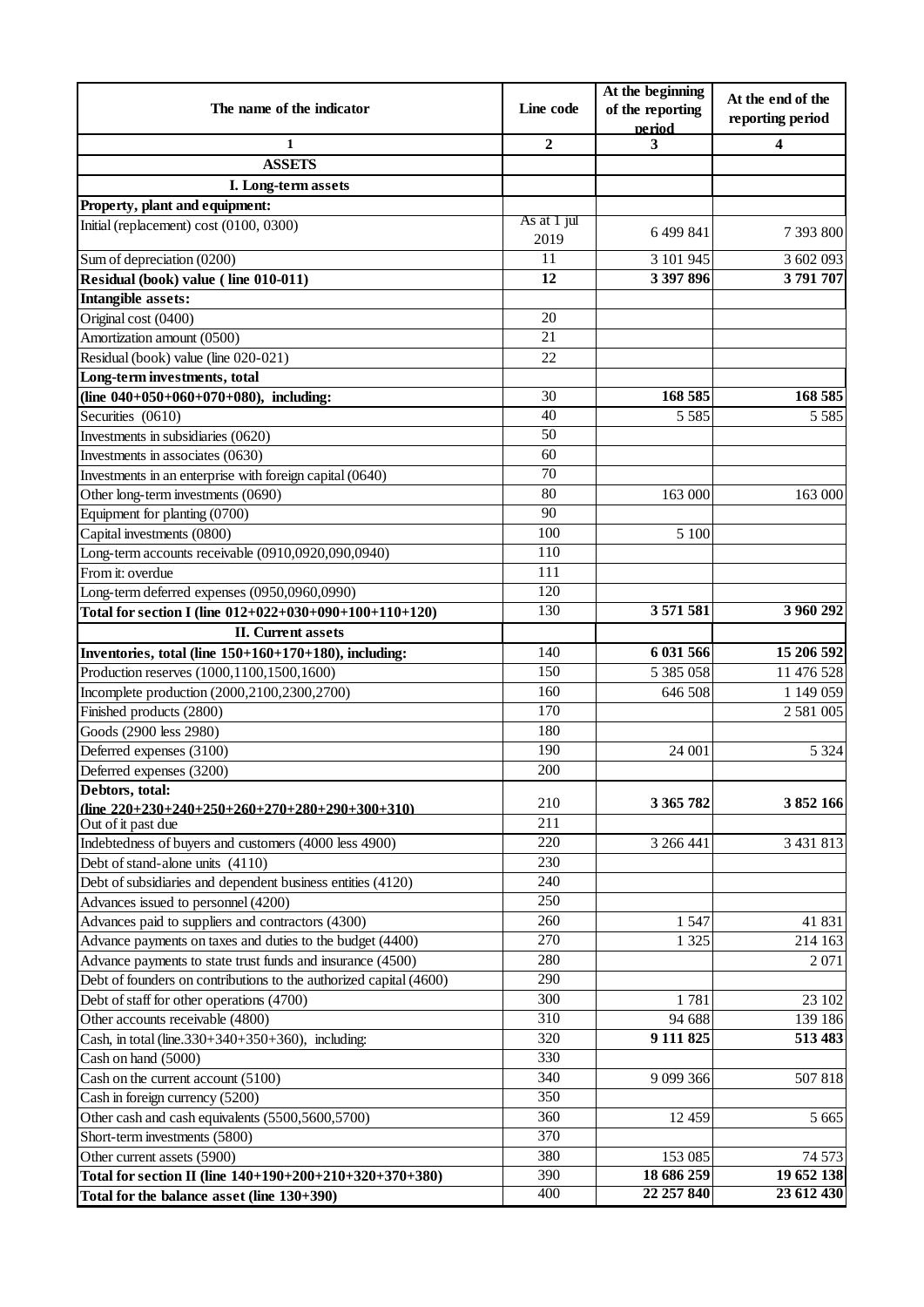| The name of the indicator                                                                           |                  | At the<br>beginning of<br>the reporting | At the end of<br>the reporting |
|-----------------------------------------------------------------------------------------------------|------------------|-----------------------------------------|--------------------------------|
|                                                                                                     |                  | period                                  | period                         |
| 1                                                                                                   | $\overline{2}$   | 3                                       | 4                              |
| <b>PASSIVE</b>                                                                                      |                  |                                         |                                |
| I. Sources of own funds                                                                             |                  |                                         |                                |
| Share capital (8300)                                                                                | 410              | 1415316                                 | 2 830 632                      |
| Added capital (8400)                                                                                | 420              |                                         |                                |
| Reserve capital (8500)                                                                              | 430              | 1 621 202                               | 3 649 158                      |
| Treasury shares (8600)                                                                              | 440              |                                         |                                |
| Retained earnings (uncovered loss) (8700)                                                           | 450              | 5 440 475                               | 4 293 339                      |
| Target Receipts (8800)                                                                              | 460              |                                         |                                |
| Reserves for future expenses and payments (8900)                                                    | 470              |                                         |                                |
| Total for section I (line 410+420+430-440+450+460+470)                                              | 480              | 8476993                                 | 10773129                       |
| <b>II.</b> Commitments<br>Long-term liabilities, total:                                             |                  |                                         |                                |
| $(line 500+510+520+530+540+550+560+570+580+590)$                                                    | 490              |                                         |                                |
| Including: long-term accounts payable (line $500+520+540+560+590$ )                                 | 491              |                                         |                                |
|                                                                                                     | 492              |                                         |                                |
| From it: overdue long-term accounts payable                                                         | 500              |                                         |                                |
| Long-term debt to suppliers and contractors (7000)<br>Long-term debt to separate divisions $(7110)$ | $\overline{510}$ |                                         |                                |
| Long-term debt to subsidiaries and dependent companies (7120)                                       | 520              |                                         |                                |
| Long-term deferred income (7210,7220,7230)                                                          | 530              |                                         |                                |
| Long-term deferred tax liabilities and compulsory payments (7240)                                   | 540              |                                         |                                |
| Other long-term deferred liabilities (7250,7290)                                                    | 550              |                                         |                                |
| Advances received from customers and customers (7300)                                               | 560              |                                         |                                |
| Long-term bank loans (7810)                                                                         | 570              |                                         |                                |
| Long-term loans (7820,7830,7840)                                                                    | 580              |                                         |                                |
| Other long-term accounts payable (7900)                                                             | 590              |                                         |                                |
| Current liabilities, total (line $610 + 630 + 640 + 650 + 660 + 670 + 680$                          |                  |                                         |                                |
| $+690+700+710+720+730+740+740+750+760$                                                              | 600              | 13780847                                | 12 839 301                     |
| Including: current accounts payable                                                                 |                  |                                         |                                |
| $\overline{(line 610 + 630 + 650 + 670 + 680 + 690 + 700 + 710 + 720 + 760)}$                       | 601              | 13780847                                | 11 339 301                     |
| From it: overdue current accounts payable                                                           | 602              |                                         |                                |
| Debt to suppliers and contractors (6000)                                                            | 610              | 3 0 8 7 6 0 8                           | 7 5 8 7 2 0 6                  |
| Indebtedness to separate divisions (6110)                                                           | 620              |                                         |                                |
| Debts to subsidiaries and dependent companies (6120)                                                | 630              | 17 28 3                                 | 17283                          |
| Deferred income (6210,6220,6230)                                                                    | 640              |                                         |                                |
| Deferred tax and mandatory payments (6240)                                                          | 650              |                                         |                                |
| Other deferred liabilities (6250,6290)                                                              |                  |                                         |                                |
|                                                                                                     | 660              |                                         |                                |
| Received advances (6300)                                                                            | 670              | 86 215                                  | 63 183                         |
| Arrears of payments to the budget (6400)                                                            | 680              | 9424870                                 | 1 849 417                      |
| Insurance debts (6510)                                                                              | 690              |                                         |                                |
| Arrears in payments to state trust funds (6520)                                                     | 700              | 360 223                                 | 163                            |
| Debt to founders (6600)                                                                             | 710              | 349 626                                 | 1 157 308                      |
| Arrears of wages (6700)                                                                             | 720              | 49 3 8 5                                | 44 5 5 1                       |
| Short-term bank loans (6810)                                                                        | 730              |                                         |                                |
| Short-term loans (6820,6830,6840)                                                                   | 740              |                                         | 1 500 000                      |
| Current portion of long-term liabilities (6950)                                                     | 750              |                                         |                                |
| Other accounts payable (6900 except 6950)                                                           | 760              | 405 637                                 | 620 190                        |
| Total for section II (line $490 + 600$ )                                                            |                  | 13780847                                | 12 839 301                     |
| Total on the liabilities of the balance sheet (line $480 + 770$ )                                   | 780              | 22 257 840                              | 23 612 430                     |